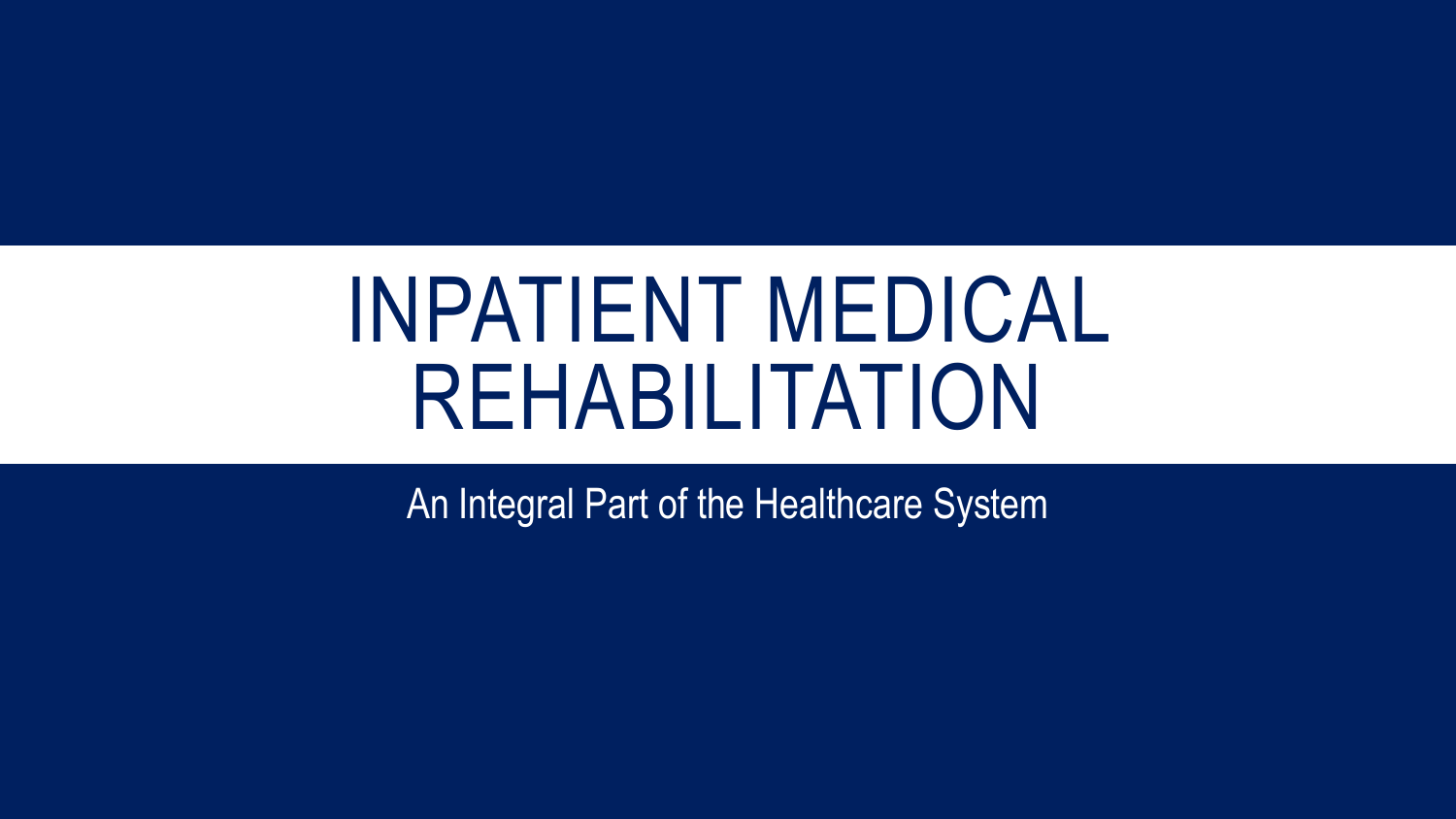#### **HIGHLIGHTS**

Patients treated in inpatient rehabilitation hospitals and units:

- Have better outcomes, go home earlier and live longer\*
- Achieve better clinical outcomes in a shorter time and use less facility-based care\*
- Have less emergency room visits, readmitted to hospitals less often, and have a lower risk of death\*
- Are more likely to return to work\*\*

\*Compared to SNF patients \*\*Compared to SNF and LTCH patients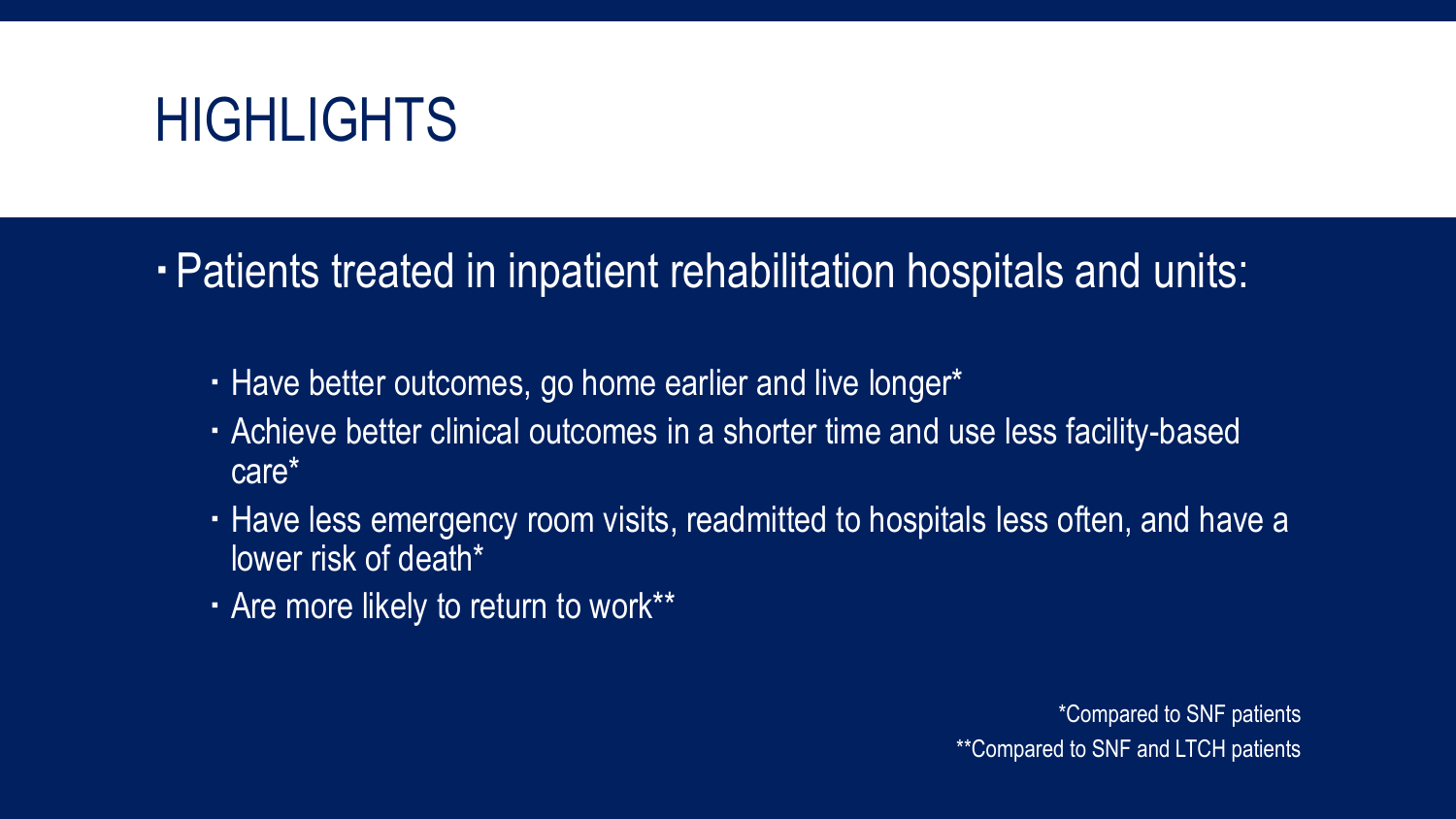## IRH/U PATIENTS VS. SNF PATIENTS

- According to a study by Dobson DaVanzo et al., inpatient rehabilitation hospital and unit patients clinically comparable to skilled nursing facility patients, on average<sup>\*</sup>:
	- Returned home from their initial hospital rehabilitation stay **two weeks earlier**
	- Remained home nearly **two months longer**
	- Stayed alive nearly **two months longer**
	- Showed an **8 percent lower mortality rate**
	- Patients with 5 of the 13 diagnostic conditions amputation, brain injury, hip fracture, major medical complexity and pain syndrome – had **significantly fewer hospital readmissions**
	- Had **5 percent fewer emergency room visits per year**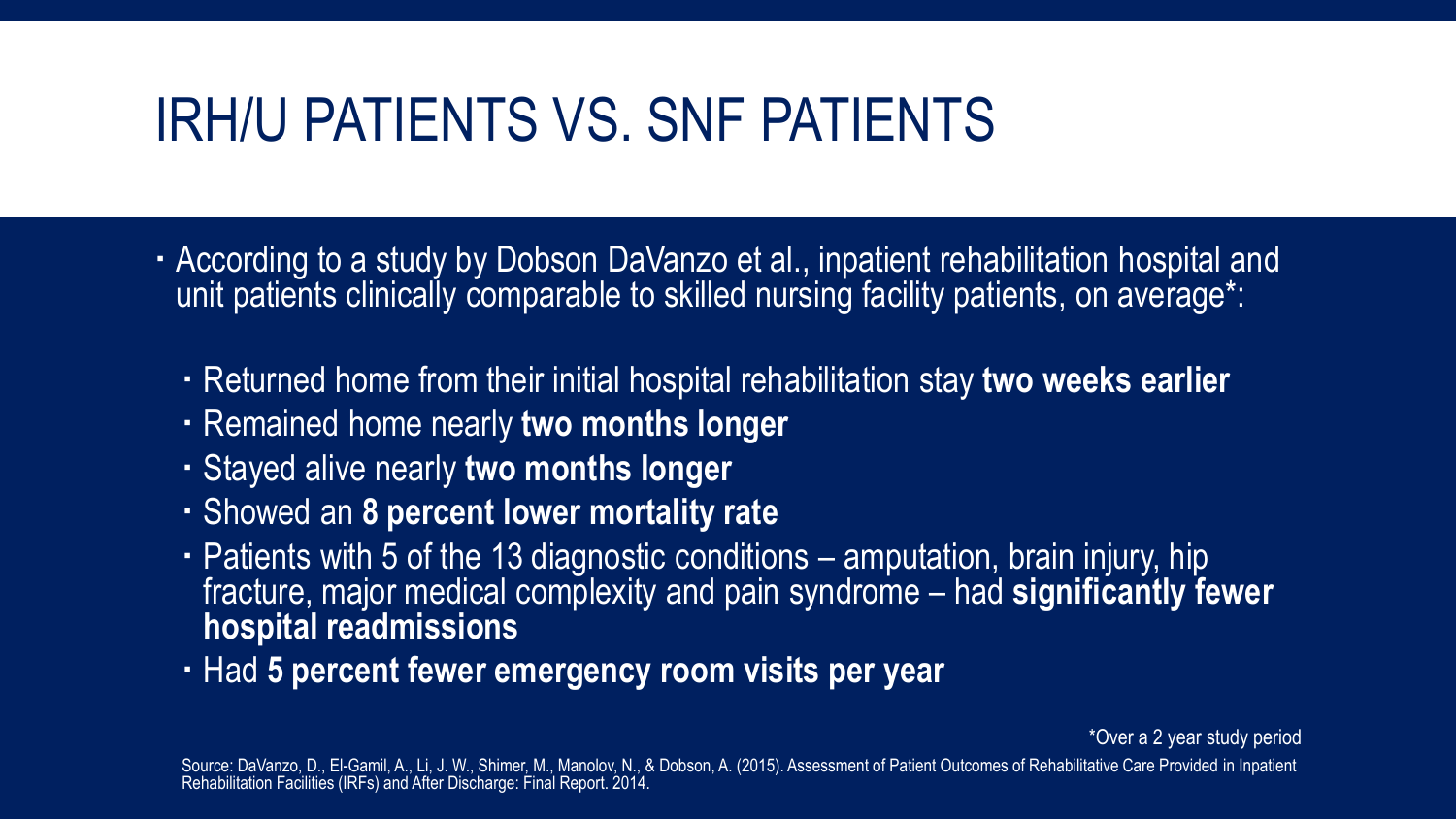# KEY FINDINGS ON THE VALUE OF IRF CARE (SOURCE: DOBSON DAVANZO STUDY)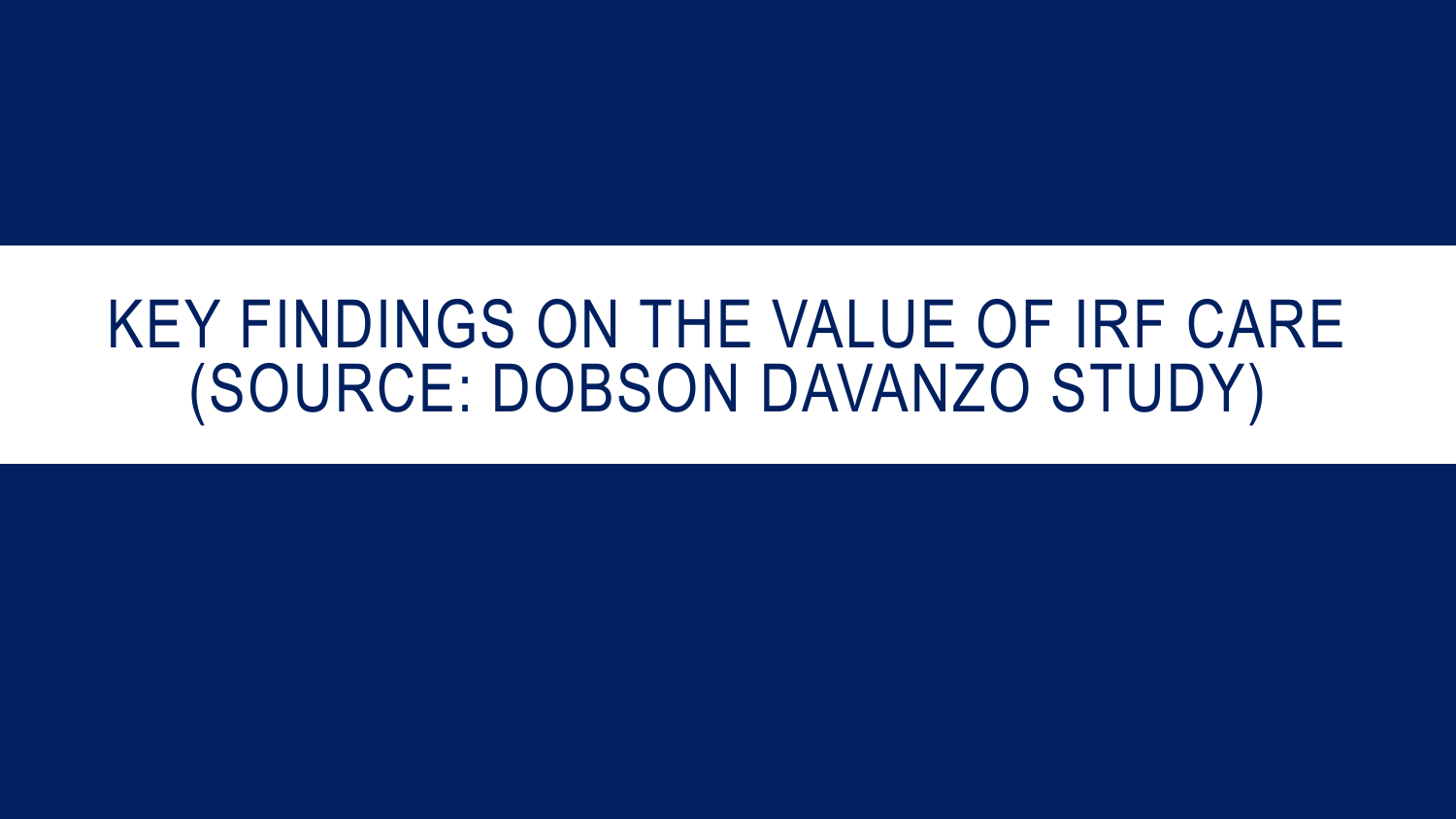#### AMPUTATION IRH/U CARE

- Patients with limb loss treated in IRH/Us compared to those treated in SNFs, on average:
	- Returned home from their initial hospital rehabilitation stay **16 days earlier**
	- Remained home nearly **three months longer**
	- Stayed alive more than **2 1/2 months longer**
- Individuals with limb loss treated in IRH/Us also experienced (compared to SNF patients):
	- **12 percent lower mortality rate**
	- **16 percent fewer emergency room visits per year**
	- **43 percent fewer hospital readmissions per year**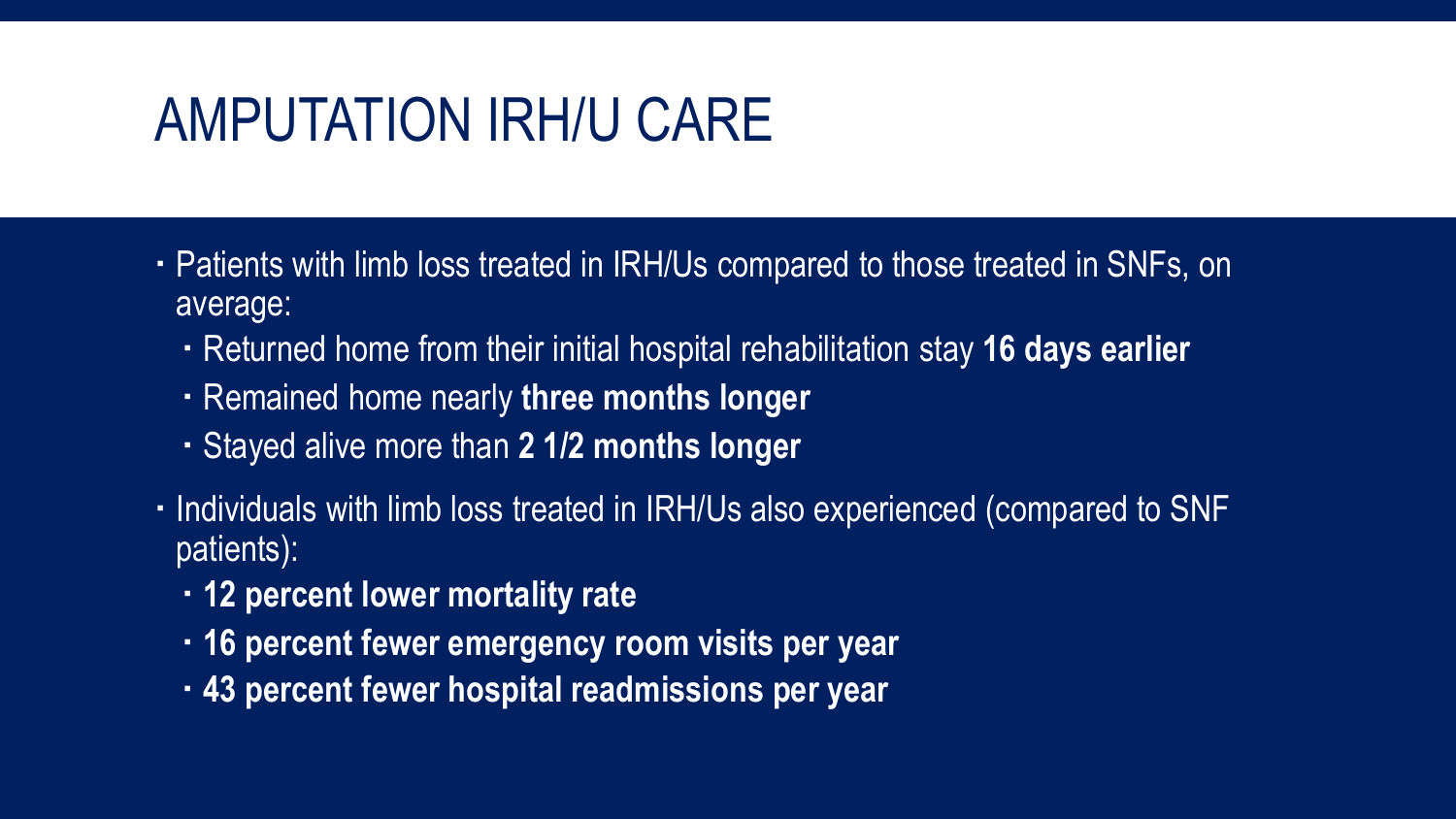#### BRAIN INJURY IRH/U CARE

- Brain injury patients treated in IRH/Us compared to those treated in SNFs, on average:
- Returned home from their initial rehabilitation hospital stay **17 days earlier**
	- Remained home more than **three months longer**
	- Stayed alive more than **three months longer**
- Brain injury patients treated in IRH/Us also experienced (compared to SNFs):
	- **16 percent lower mortality rate**
	- **4 percent fewer emergency room visits per year**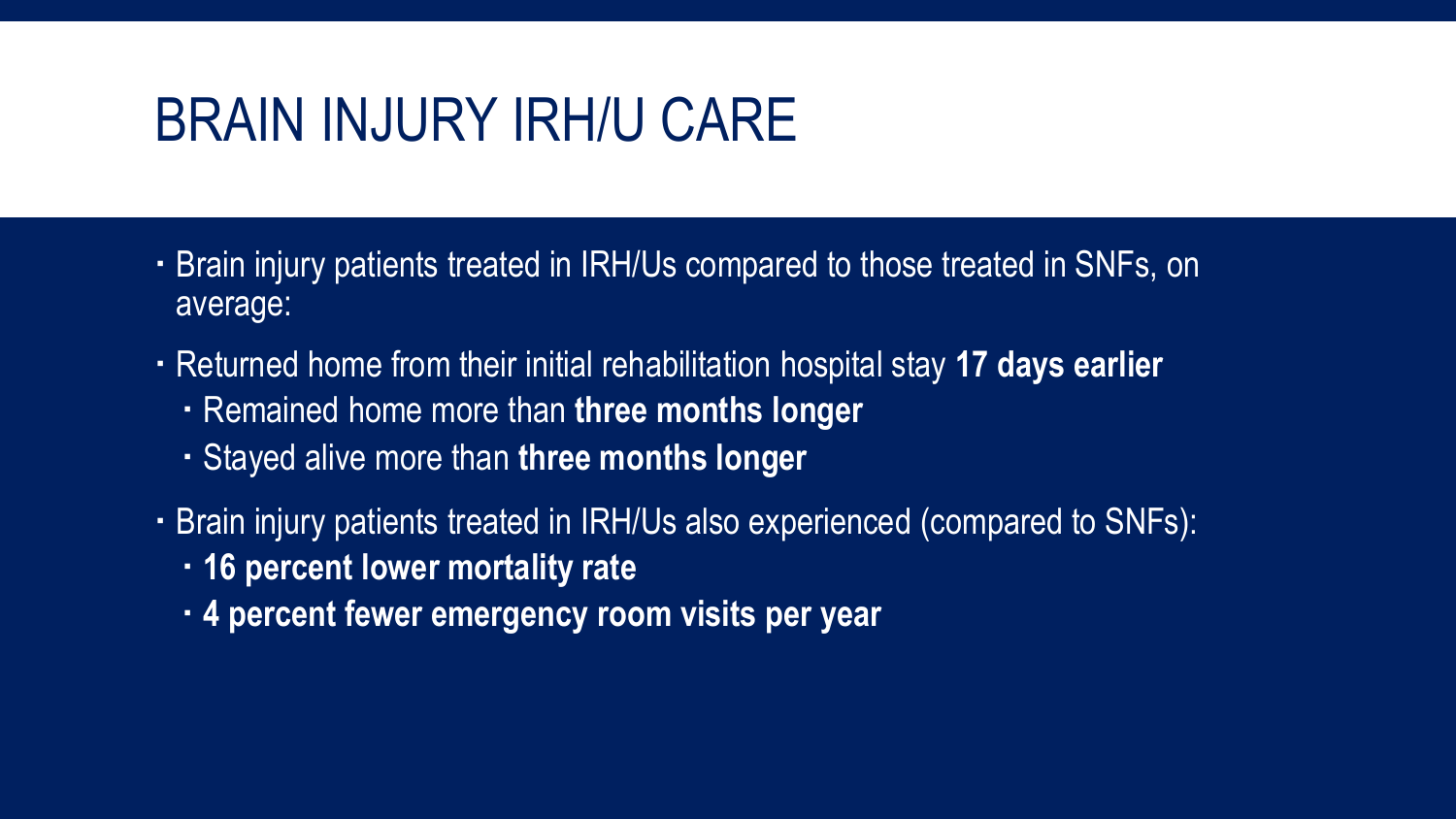#### HIP FRACTURE IRH/U CARE

- . Hip fracture patients treated in IRH/Us compared to those treated in SNFs, on average:
	- Returned home from their initial hospital rehabilitation stay **19 days earlier**
	- Remained home nearly **2 months longer (53 days)**
	- Stayed alive more than **three months longer**
- Individuals with hip fracture treated in IRH/Us also experienced:
	- **11 percent lower mortality rate** than skilled nursing facility patients
	- **4 percent fewer emergency room visits per year** than skilled nursing facility **patients**
	- **5 percent fewer hospital readmissions per year** than skilled nursing facility patients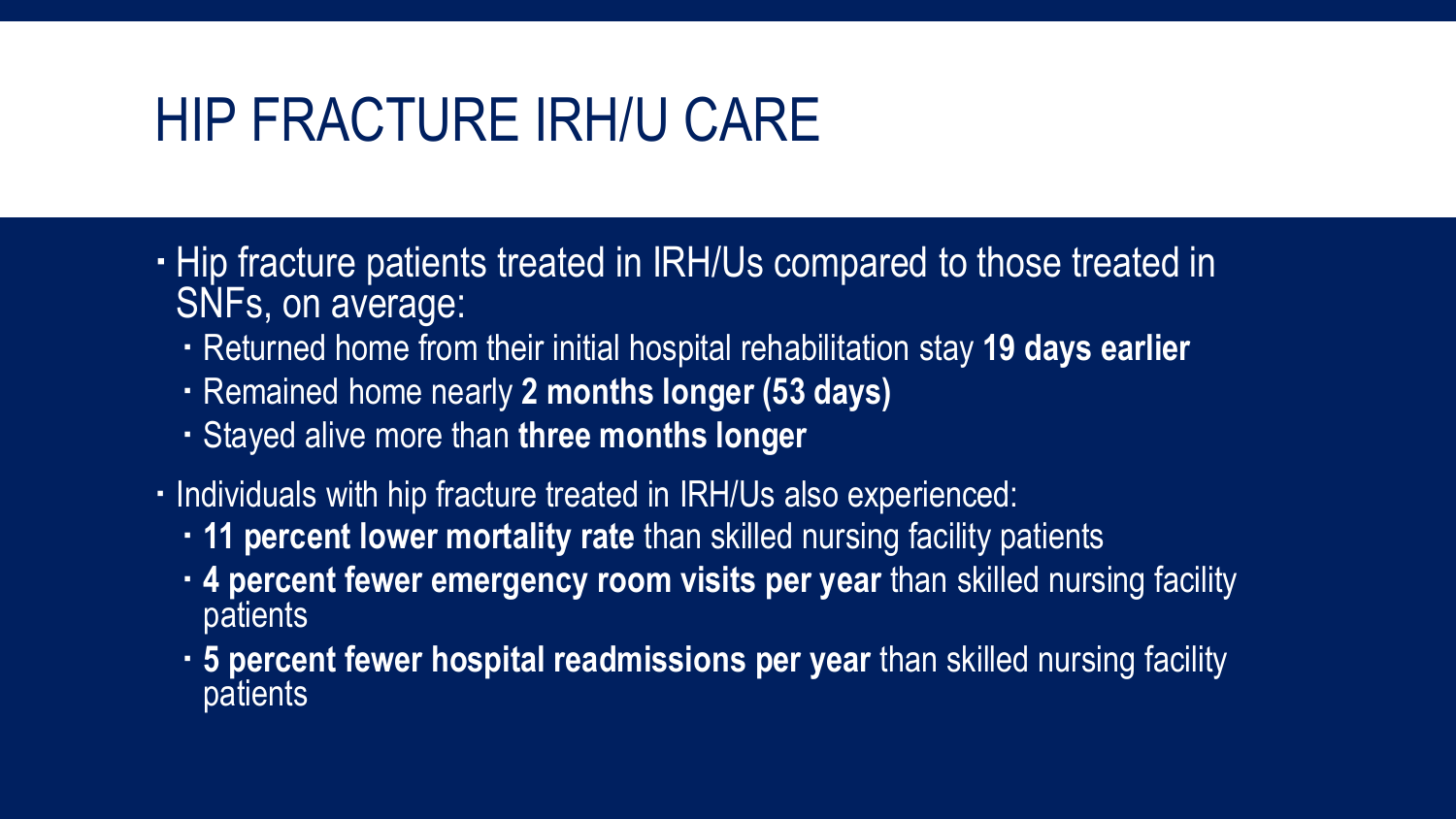#### IRH/U CARE IS COST EFFECTIVE

- Treating patients in a facility associated with better clinical outcomes, IRH/Us would have an additional average cost of \$12.59 / day for Medicare (compared to SNFs) while patients are alive
- Average Medicare Payment per Day for Initial Rehabilitation Stay and Post-Rehabilitation Period: Matched IRF and SNF Patients
	- Condition Specific Costs for Medicare per day (IRF minus SNF difference):
		- Amputation: \$3.74
		- Brain Injury: \$21.86
		- Hip Fracture: \$9.77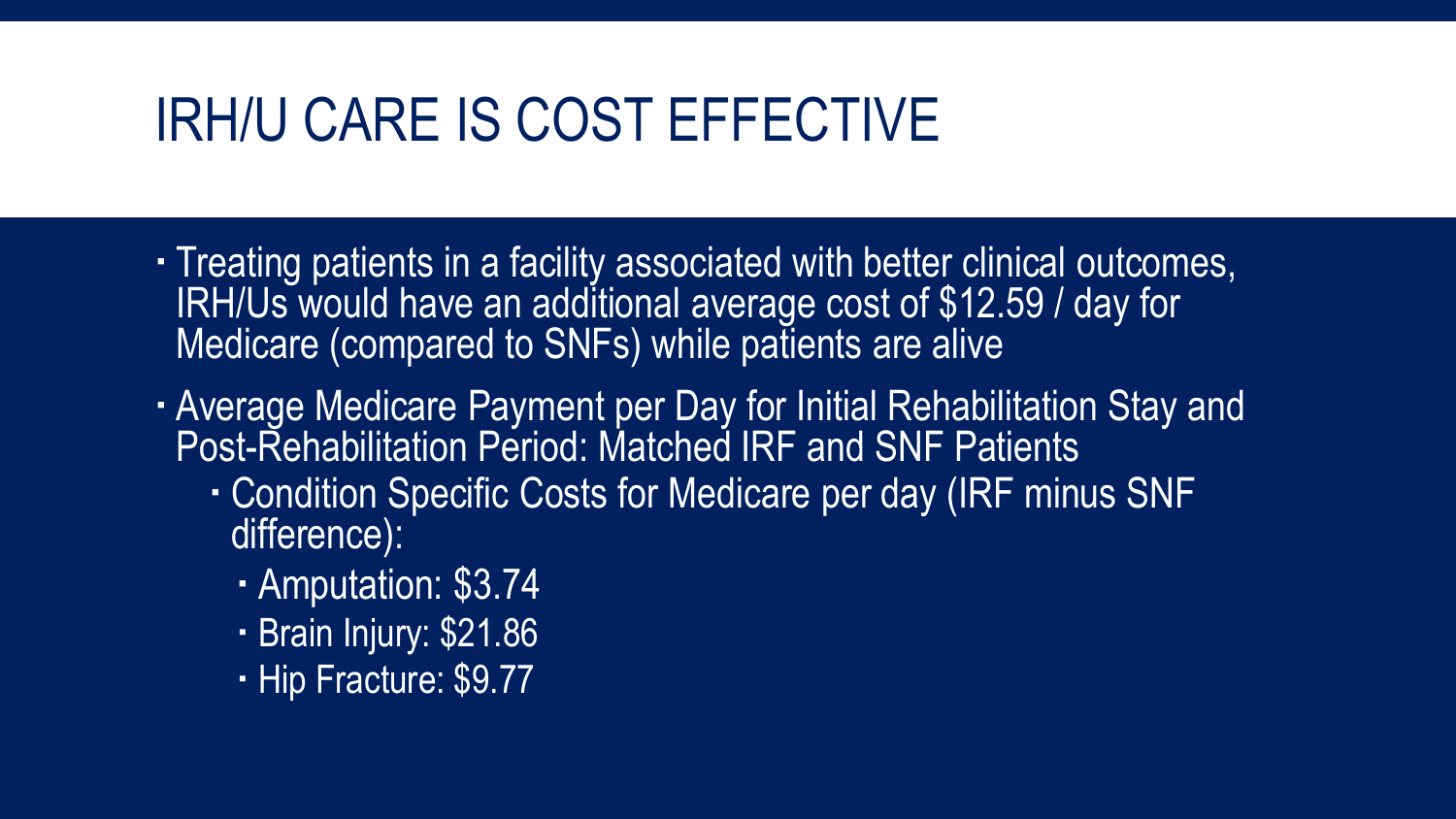# ADDITIONAL RESEARCH COMPARING IRH/U CARE TO OTHER PAC SETTINGS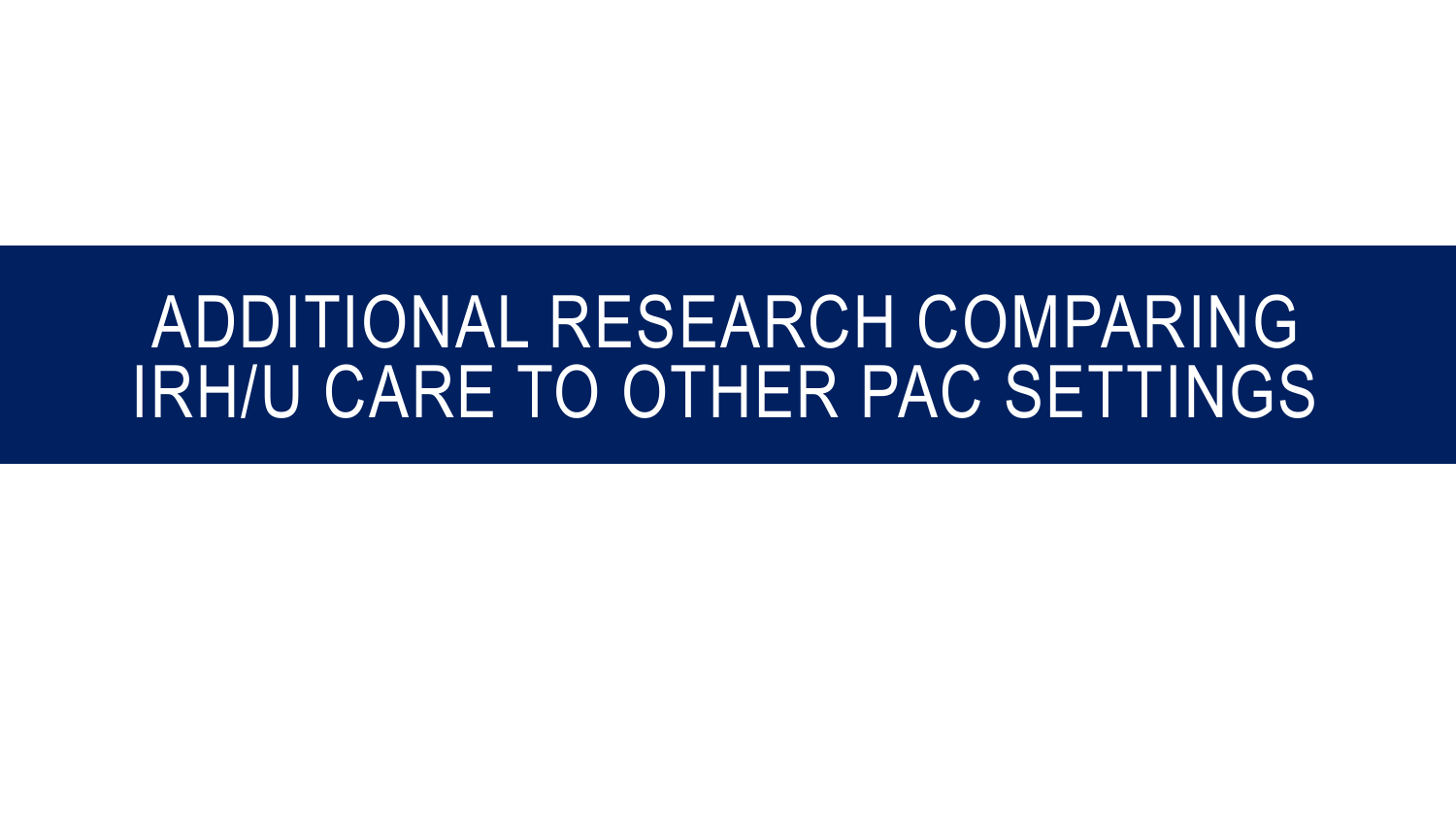## STROKE IRH/U PATIENTS VS. STROKE SNF PATIENTS

- According to a study by Hong et al., inpatient rehabilitation hospital and unit stroke patients clinically comparable to skilled nursing facility stroke patients, on average:
	- Mobility functional scores were higher by 5 to 10 points on average
	- Self-care functional scores were higher by 8 to 12 points on average

Source: Hong, I., Goodwin, J. S., Reistetter, T. A., Kuo, Y. F., Mallinson, T., Karmarkar, A., ... & Ottenbacher, K. J. (2019). Comparison of Functional Status Improvements Among Patients With Stroke Receiving Postacute Care in Inpatient Rehabilitation vs Skilled Nursing Facilities. JAMA network open, 2(12), e1916646e1916646.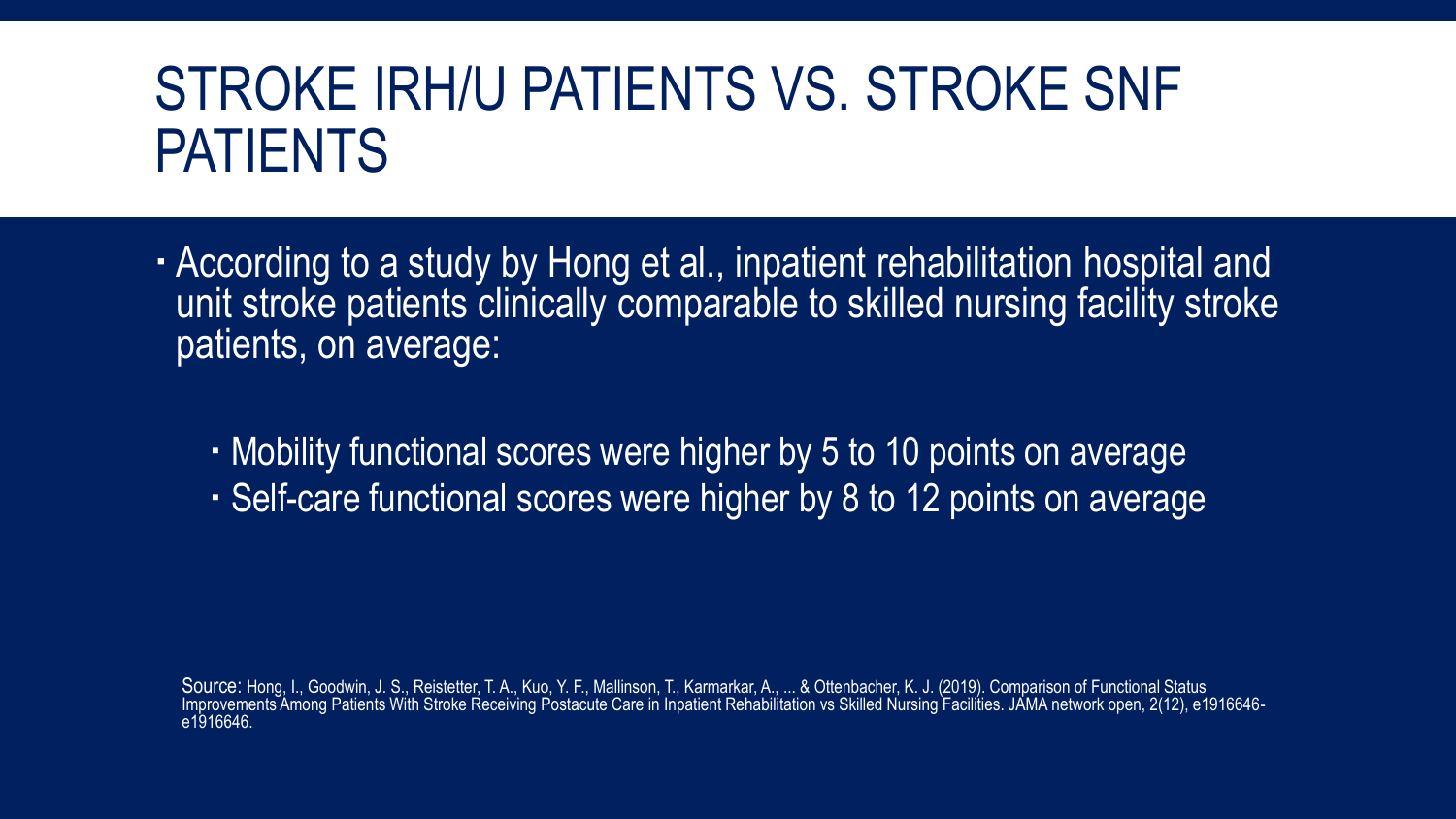## BURN PATIENTS IN IRH/U VS OTHER PAC SETTINGS

 According to a study by Espinoza et al., IRH/U burn patients compared to propensity score-matched SNF and LTCH burn patients:

Had **more severe** injuries

- **More likely** to have inhalation injuries
- **More likely** to undergo an amputation
- Were nearly **10 times more likely** to successfully return to employment\*
- **In other words, IRH/U patients were sicker yet had better outcomes**

\*12 months post-injury

Source: Espinoza, L. F., Simko, L. C., Goldstein, R., McMullen, K. A., Slocum, C., Silver, J. K., ... & Kowalske, K. (2019). Postacute Care Setting Is Associated With Employment After Burn Injury. Archives of physical medicine and rehabilitation, 100(11), 2015-2021.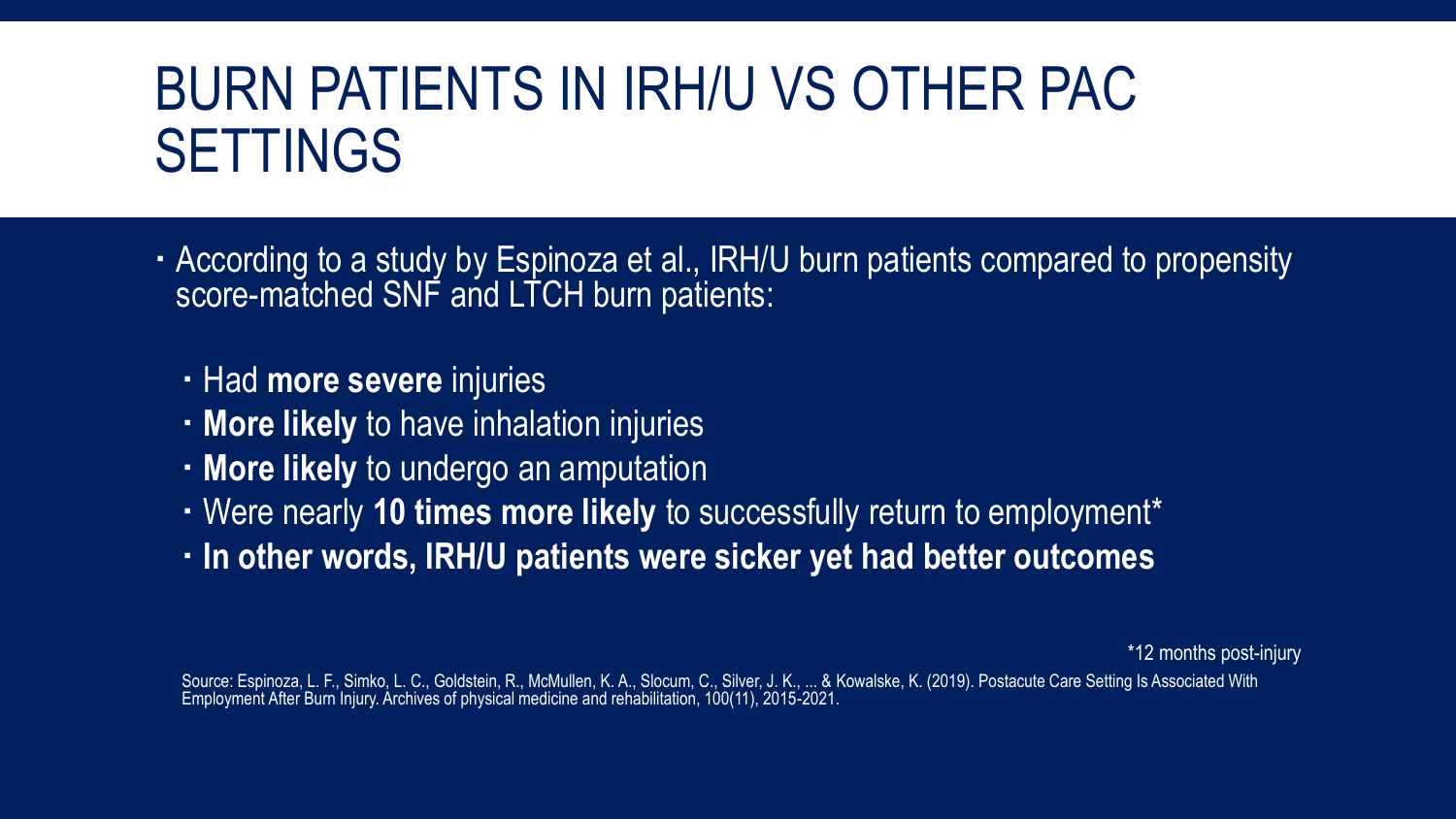# RETURN TO EMPLOYMENT- A COMPELLING OUTCOME MEASURE

- A return to employment represents a significant return to community participation
- Among people with disabilities who are employed:
	- **Lower** rates of smoking
	- **Better** patient-reported quality of life
	- **Lower** Medicaid and Medicare costs
- Among burn survivors who are employed:
	- **Lower** rates of mental distress & psychosocial concerns
	- **Lower** rates of patient-reported pain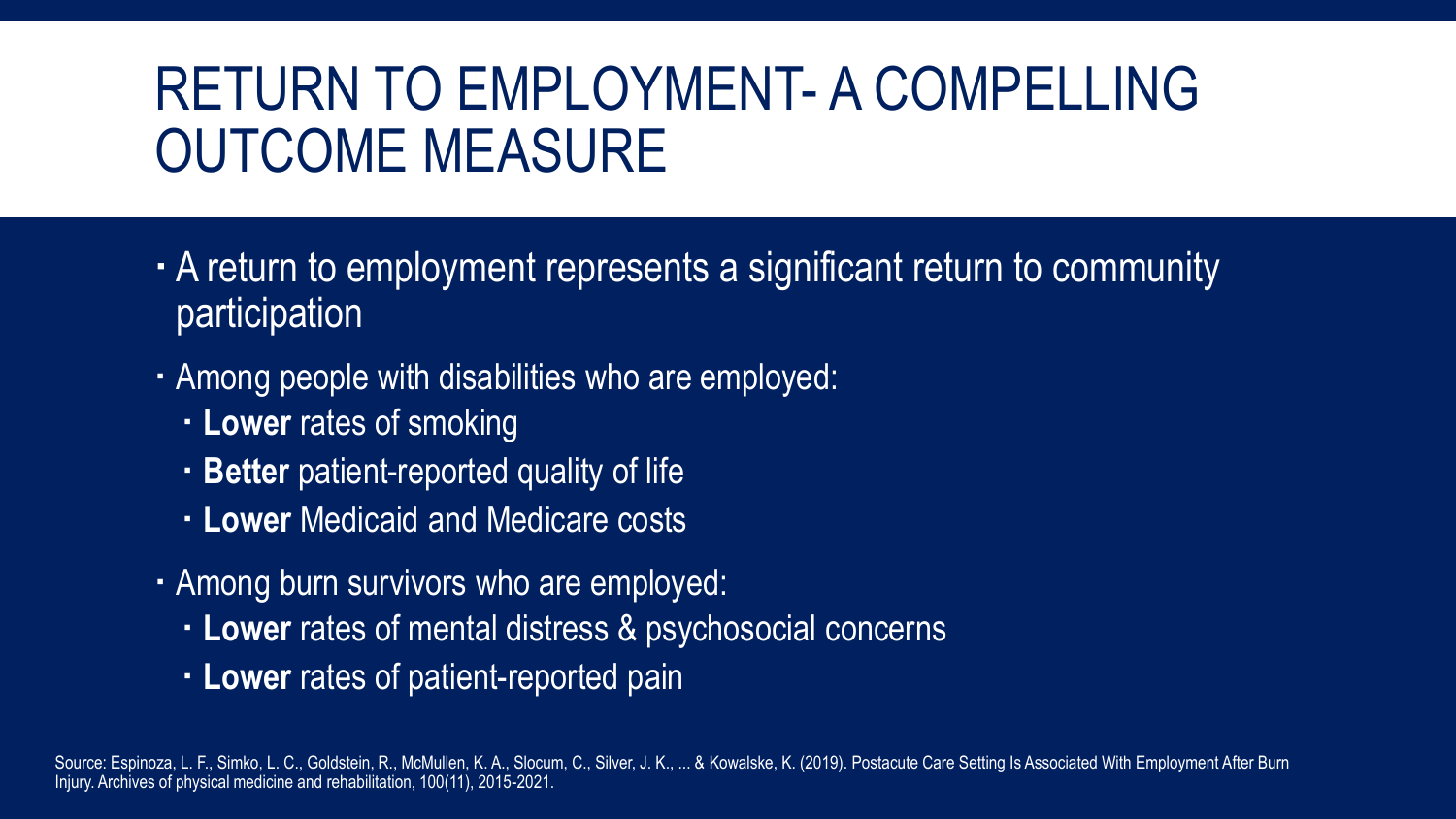#### IRH/US LEAD TO BETTER OUTCOMES

- Trauma patients treated at IRH/Us have significantly **increased functional independence & likelihood of discharge to home**
- Trauma patients treated at IRH/Us have **decreased mortality** 1 year post-injury, while SNF care is associated with increased mortality
- Stroke patients discharged from IRH/Us have **improved physical and cognitive function** compared to those discharged from SNFs

Source: Espinoza, L. F., Simko, L. C., Goldstein, R., McMullen, K. A., Slocum, C., Silver, J. K., ... & Kowalske, K. (2019). Postacute Care Setting Is Associated With Employment After Burn Injury. Archives of physical medicine and rehabilitation, 100(11), 2015-2021.